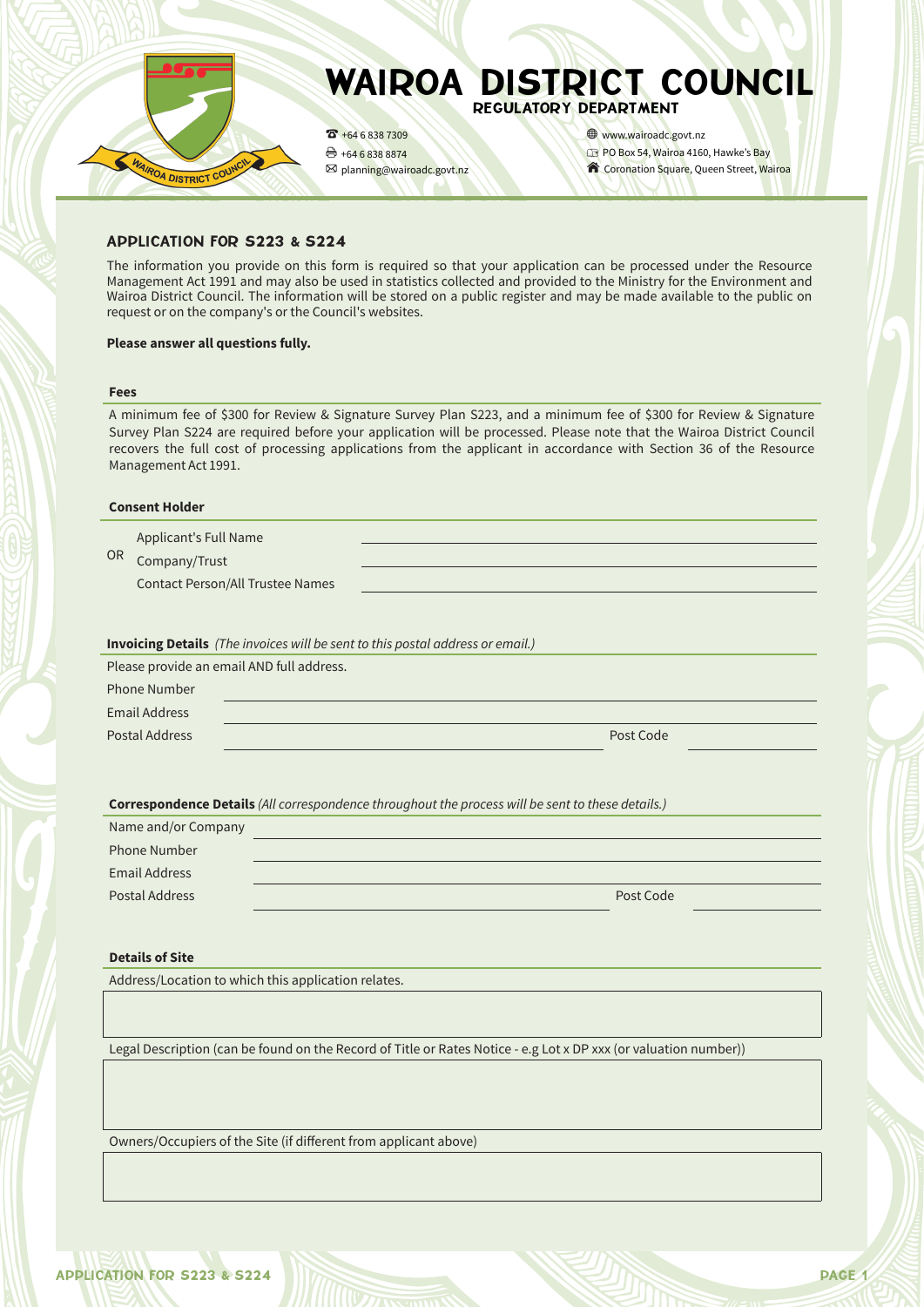# **Consent Number(s)**

*Including all Variations*

**Date Consent Issued**

### **Consent Description**

# **Subdivision Details**

Date Applied for New Deposited Plan Number Stage

Number of Lots (excluding roads/reserves)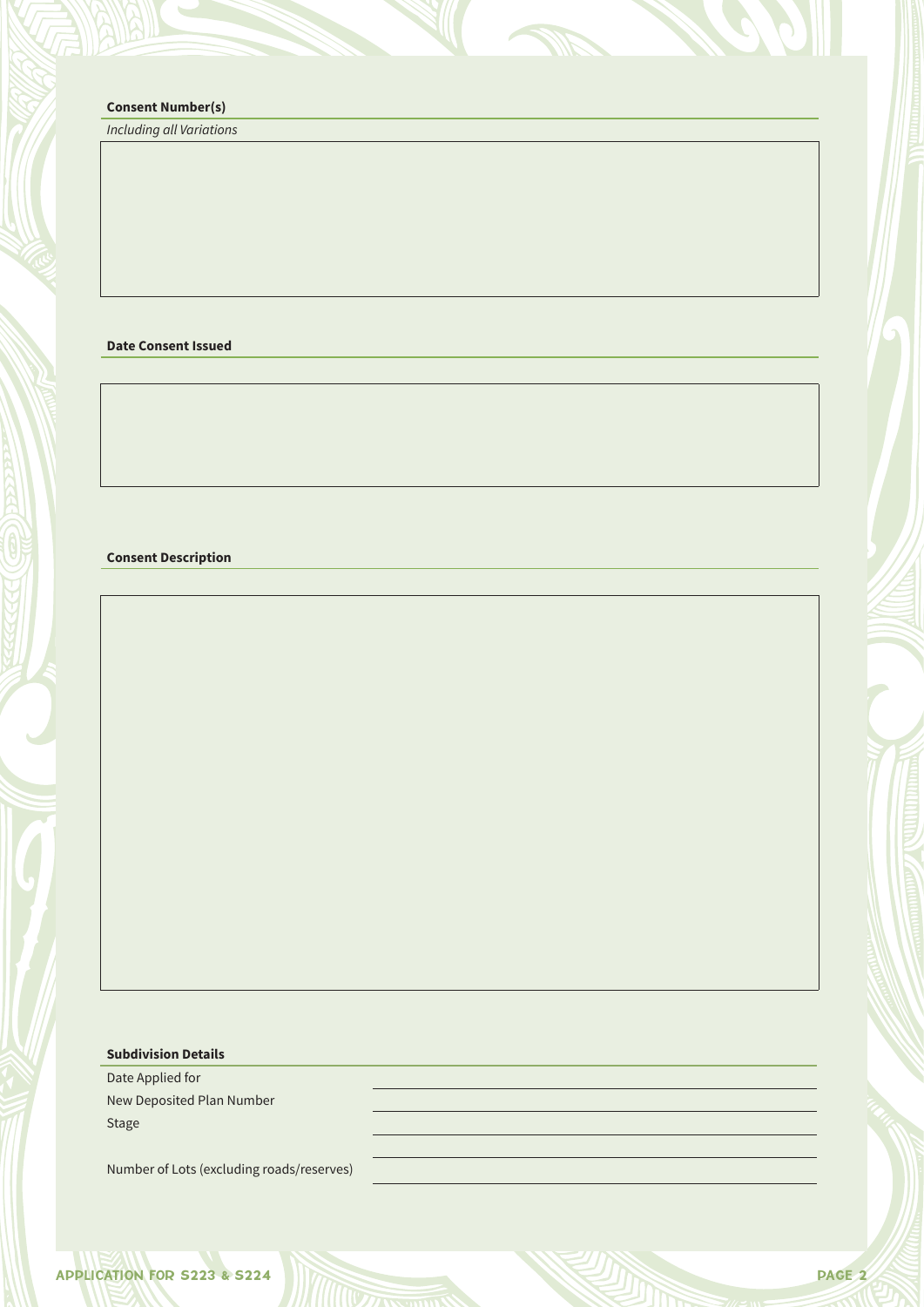# **Certificates to be Signed**

| Cert                     | To be signed with                                 | <b>Developer Comments</b> | <b>WDC Comments</b> |
|--------------------------|---------------------------------------------------|---------------------------|---------------------|
| 223                      | Easements<br>Amalgamation                         |                           |                     |
| 224f                     | List relevant BC's                                |                           |                     |
| 243                      | Easement<br>Cancellation                          |                           |                     |
| 224c                     | Consent Notice (221)<br>Registered Bond           |                           |                     |
| 239                      | Reserve interests to<br>remain                    |                           |                     |
| 226<br>and /or<br>241(4) | Part cancellation<br>of existing<br>amalgamations |                           |                     |

## **Approvals to be Submitted with Application**

| <b>Approval From</b>                                                                            | <b>Developer Comments</b> | <b>WDC Comments</b> |
|-------------------------------------------------------------------------------------------------|---------------------------|---------------------|
| Engineering approval(s)<br>obtained and all<br>conditions of engineering<br>approval satisfied. |                           |                     |
| Landscape Architect<br>(required if any private<br>landscaping consented)                       |                           |                     |
| Parks and Reserves<br>(required if reserves are<br>vesting).                                    |                           |                     |
| <b>Road Names</b>                                                                               |                           |                     |
| Interests to remain on<br><b>Council Reserves</b>                                               |                           |                     |